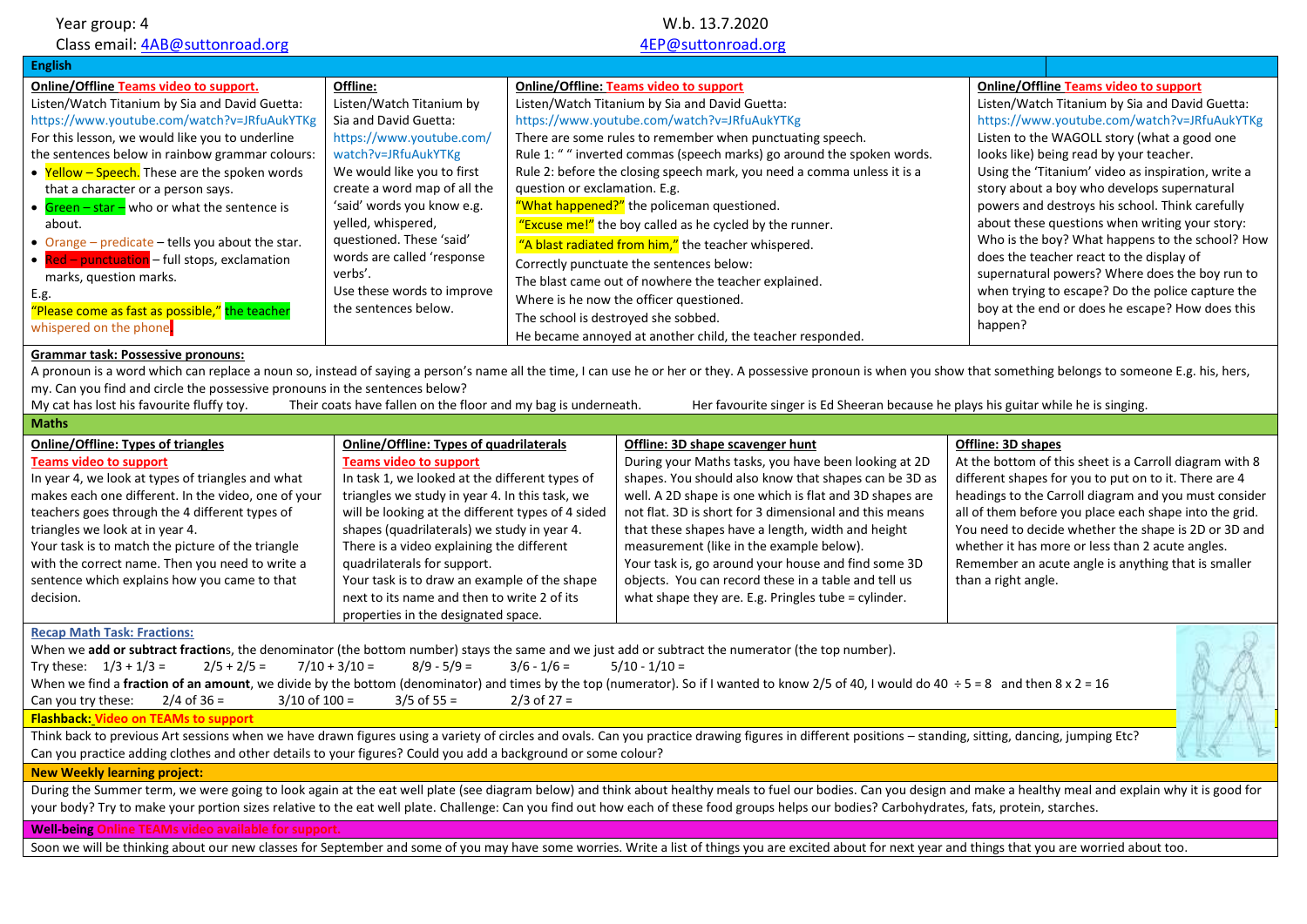Year group: 4 W.b. 13.7.2020 Class email: [4AB@suttonroad.org](mailto:4AB@suttonroad.org) [4EP@suttonroad.org](mailto:4EP@suttonroad.org)

## English Task 1

For this lesson, we would like you to underline the sentences in rainbow grammar colours:

- Yellow Speech. These are the spoken words that a character or a person says.
- $Green star -$  who or what the sentence is about.
- Orange predicate tells you about the star.
- Red punctuation full stops, exclamation marks, question marks.

## E.g.

# "Please come as fast as possible," the teacher whispered on the phone

Take a look at the sentences below and colour these in the correct colours.

- 1. "Mum! Dad! Are you home?" he called out.
- 2. "You have to get him. He is a danger to people," the teacher explained.
- 3. "We will do our best to catch him," the policeman responded.
- 4. "Get on the ground! Hands where I can see them," the policeman shouted.

### English Lesson 2

Use your word mat to edit these sentences to improve the response verbs:

- 1. "What happened?" the policeman said.
- 2. "A blast radiated from him," the teacher said.
- 3. "I have never been more terrified for my life," a fellow pupil said.
- 4. "Excuse me!" the boy said as he cycled by the pair of runners.
- 5. "I wonder why he is racing away," one runner said to another.

## English Lesson 3

There are some rules to remember when punctuating speech.

Rule 1: " " inverted commas (speech marks) go around the spoken words.

Rule 2: before the closing speech mark, you need a comma unless it is a question or exclamation.

# E.g.

"What happened?" the policeman questioned.

"Excuse  $me$ !" the boy called as he cycled by the runner.

"A blast radiated from him," the teacher whispered.

## Correctly punctuate the sentences below:

- 1. The blast came out of nowhere the teacher explained.
- 2. Where is he now the officer questioned.
- 3. The school is destroyed she sobbed.
- 4. He became annoyed at another child, the teacher responded.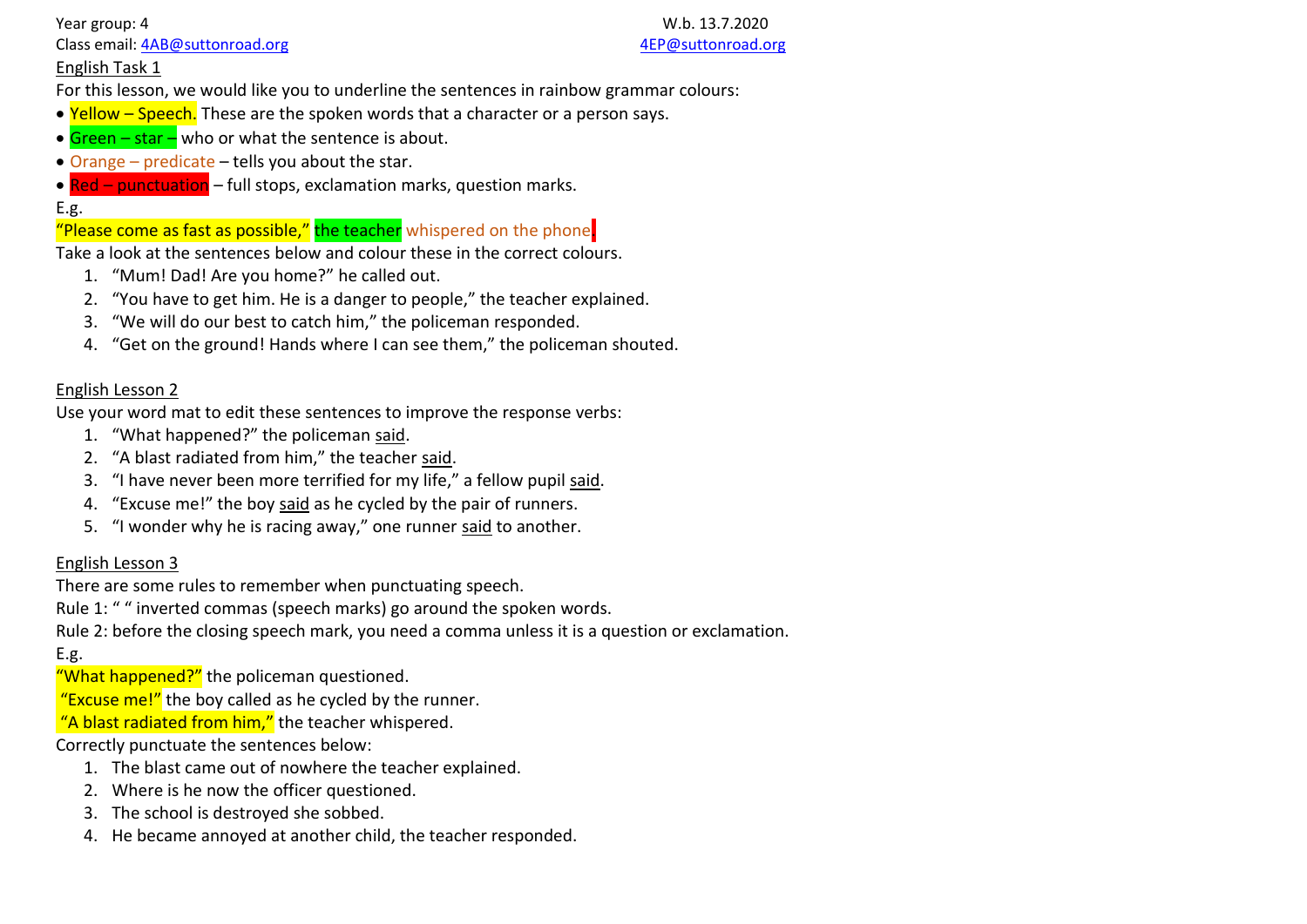# Year group: 4 W.b. 13.7.2020 Class email: [4AB@suttonroad.org](mailto:4AB@suttonroad.org) [4EP@suttonroad.org](mailto:4EP@suttonroad.org) Maths- Task 1- Types of Triangles- 13.7.20

Below is the worksheet for Maths, Task 1. For this task, you have been given the names of the 4 different types of triangles we look at in year 4 and your job is to match the name to the correct picture. Once you have done this, you should write a sentence to explain your answer. E.g. I knew this was an equilateral triangle because it has 3 sides of equal length.

# Your task:

Names:

Right angled triangle, Equilateral triangle, Isosceles triangle, Scalene triangle

Picture Name Name I knew this because...







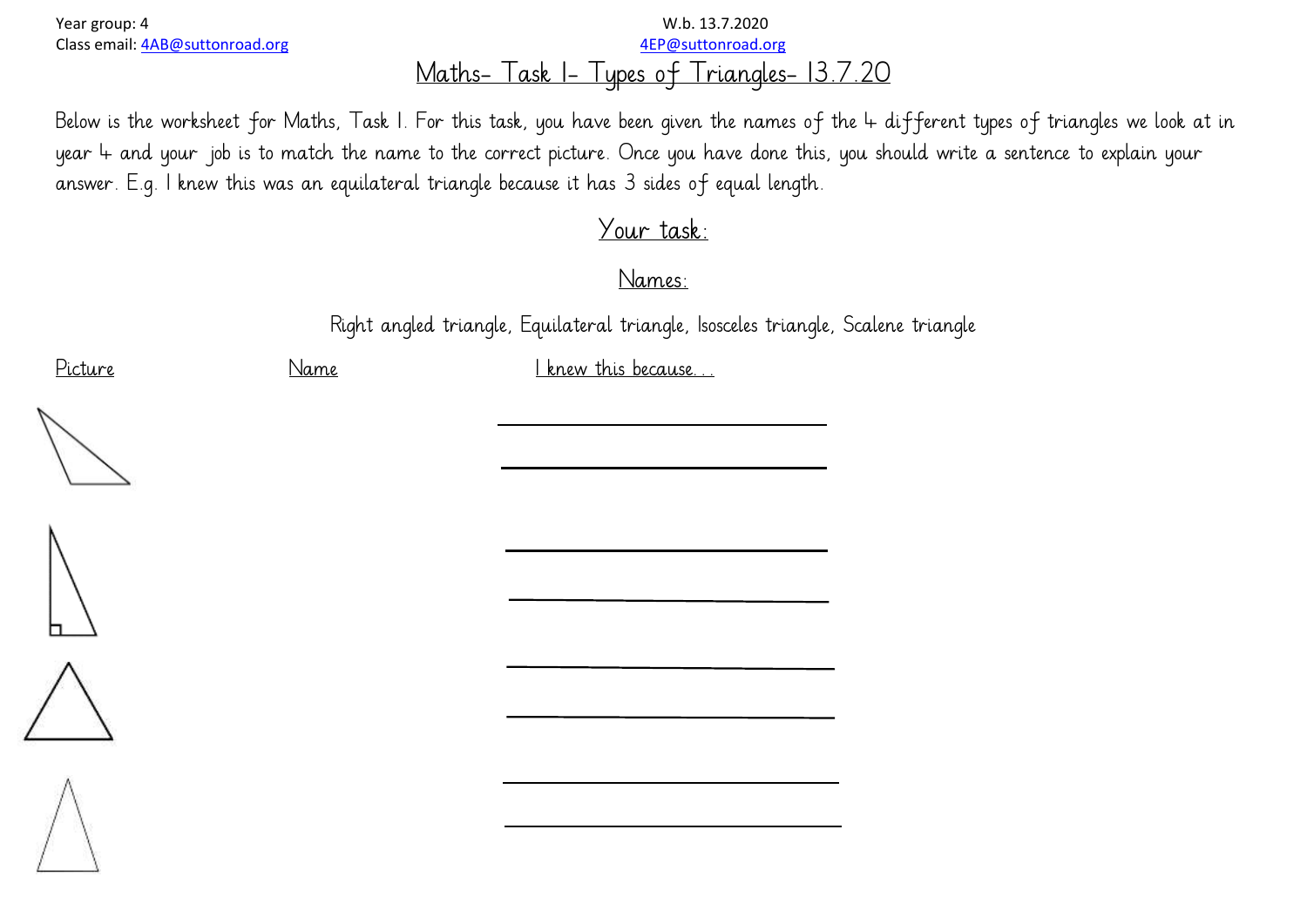Year group: 4 W.b. 13.7.2020 Class email: [4AB@suttonroad.org](mailto:4AB@suttonroad.org) [4EP@suttonroad.org](mailto:4EP@suttonroad.org)

# Maths- Task 2- Types of quadrilaterals- 13.07.20

Below is the worksheet for Maths, Task 2. In this task, you have been given the names of 6 different quadrilaterals and your first job is to draw an example of that shape. Once you have done that, you need to right down 2 of it's properties. E.g. A square has 4 equal sides or a rectangle has  $4$  right angles.

| Drawing | Name          | 2 Properties   |
|---------|---------------|----------------|
|         | Square        | Ι,             |
|         |               | 2 <sub>1</sub> |
|         | Rectangle     | Ι.             |
|         |               | 2.             |
|         | Rhombus       | υ.             |
|         |               | 2.             |
|         | Parallelogram | Ι.             |
|         |               | 2 <sub>1</sub> |
|         | Trapezium     | Ι.             |
|         |               | 2.             |

# Your task: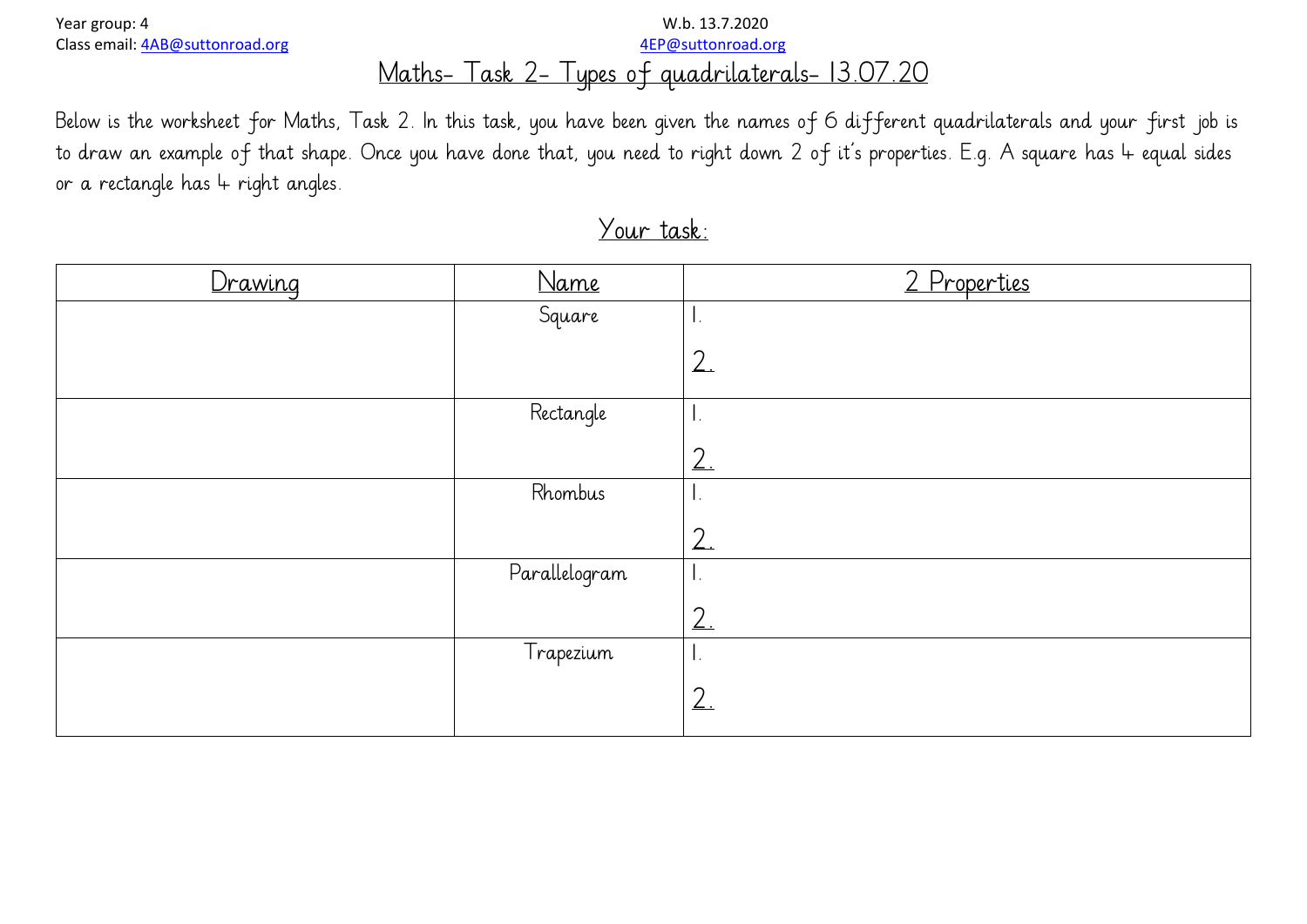Year group: 4 W.b. 13.7.2020<br>Class email: 4AB@suttonroad.org example and the set of the set of the set of the set of the Sun and the Sun A Class email: 4AB@suttonroad.org

# Maths-Task 3

| Object | Shape | Length | Width | Height |
|--------|-------|--------|-------|--------|
|        |       |        |       |        |
|        |       |        |       |        |
|        |       |        |       |        |
|        |       |        |       |        |
|        |       |        |       |        |
|        |       |        |       |        |

# Maths-Task 4

|          | Has less than 2 acute angles | Has 2 or more acute angles. |
|----------|------------------------------|-----------------------------|
| 2D shape |                              |                             |
| 3D shape |                              |                             |